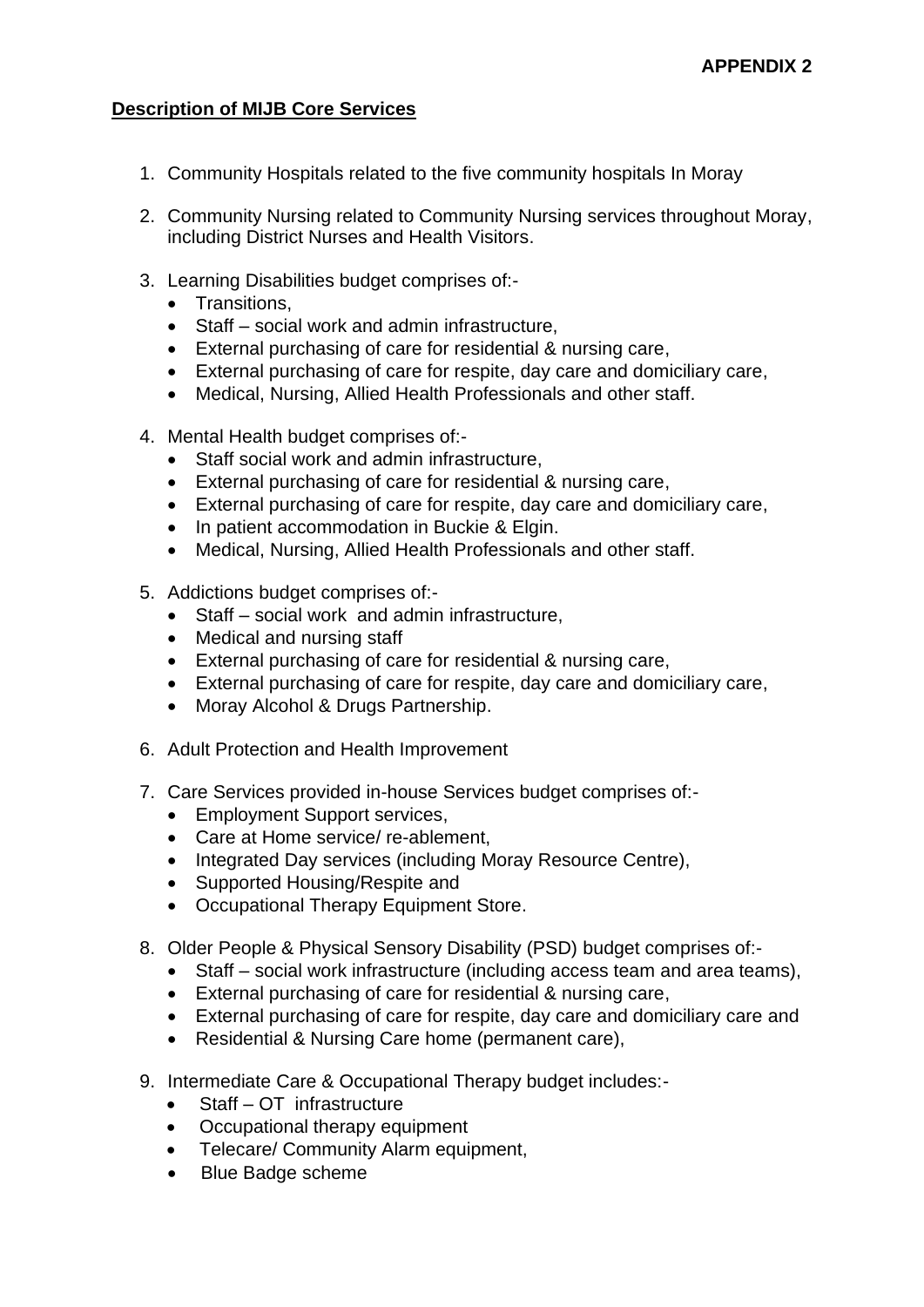10.The Care Services provided by External Contractors Services budget includes:-

- Commissioning and Performance team,
- Carefirst team,
- Social Work contracts (for all services)
- Older People development,
- Community Care finance,
- Self Directed support.

11.Other Community Services budget comprises of:-

• Community services for each locality (Allied Health Professionals (AHP's), Dental services, Public Health, Pharmacy and other specialist nursing roles).

12.Admin & Management budget comprises of :-

- Admin & Management staff infrastructure
- Business Support Contribution to the Chief Officer costs
- Target for staffing efficiencies from vacancies

13.Primary Care Prescribing includes cost of drugs prescribed in Moray.

- 14.Primary Care Services relate to General Practitioner GP services in Moray.
- 15. Hosted Services, comprises of a range of Grampian wide services. These services are hosted and managed by a specific IJB on a Grampian wide basis and costs are re-allocated to IJB budgets. These services include:-

Moray IJB Hosted & Managed services:

- GMED out of Hours service.
- Primary Care Contracts Team

Aberdeen City/Aberdeenshire IJB Hosted & Managed services:

- Intermediate care of elderly & rehab.
- Marie Curie Nursing Service out of hours nursing service for end of life patients
- Continence Service provides advice on continence issues and runs continence clinics
- Sexual Health service
- Diabetes Development Funding overseen by the diabetes Network. Also covers the retinal screening service
- Chronic Oedema Service provides specialist support to oedema patients
- Heart Failure Service provided specialist nursing support to patients suffering from heart failure.
- Police Forensic Examiner Service
- HMP Grampian provision of healthcare to HMP Grampian.
- 16.Out of Area Placements for a range of needs and conditions in accommodation out with Grampian. These are managed centrally within NHS Grampian and charged to IJB's.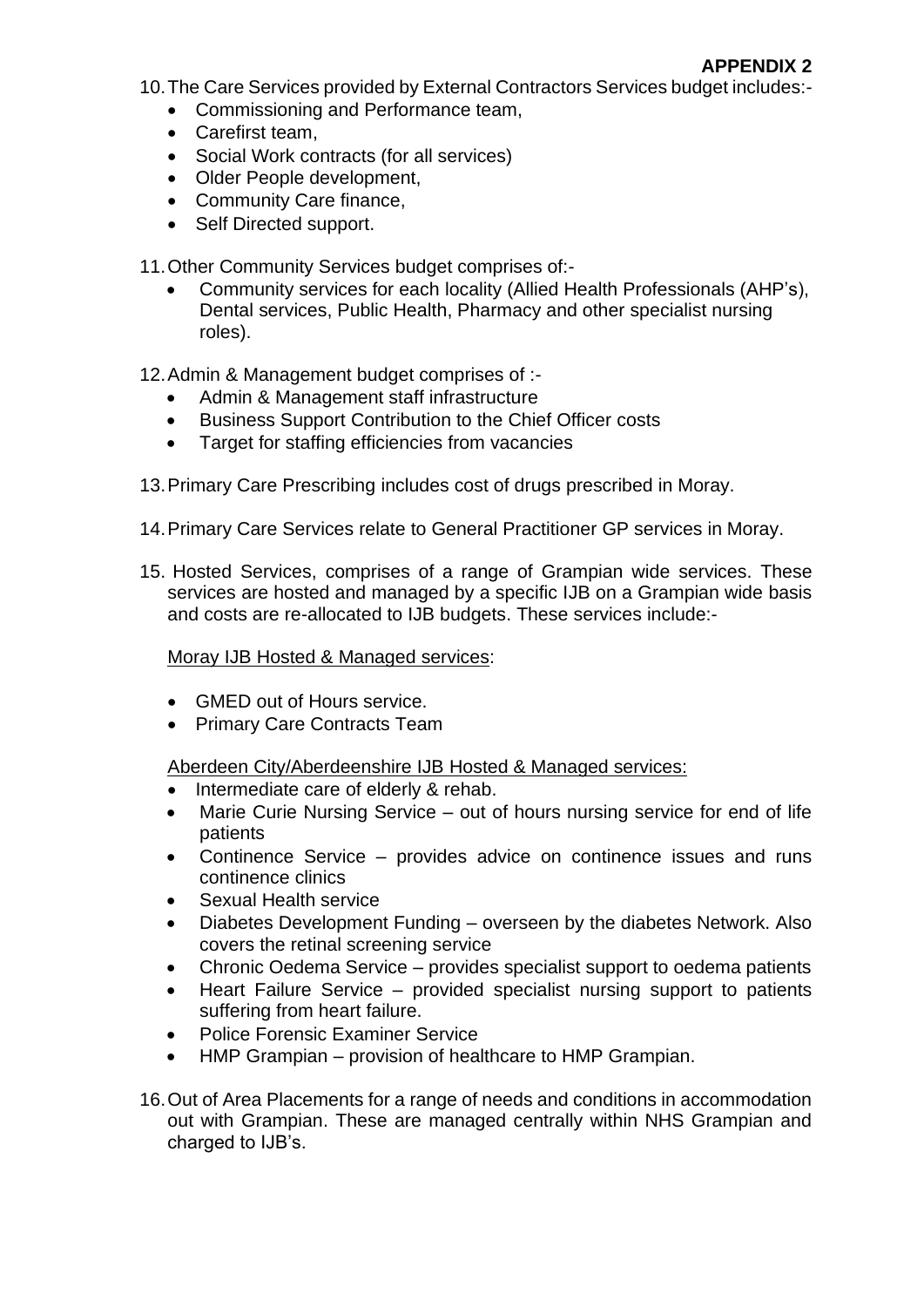17.Improvement Grants manged by Council Housing Service, budget comprises of:-

- Disabled adaptations
- Private Sector Improvement grants
- Grass cutting scheme